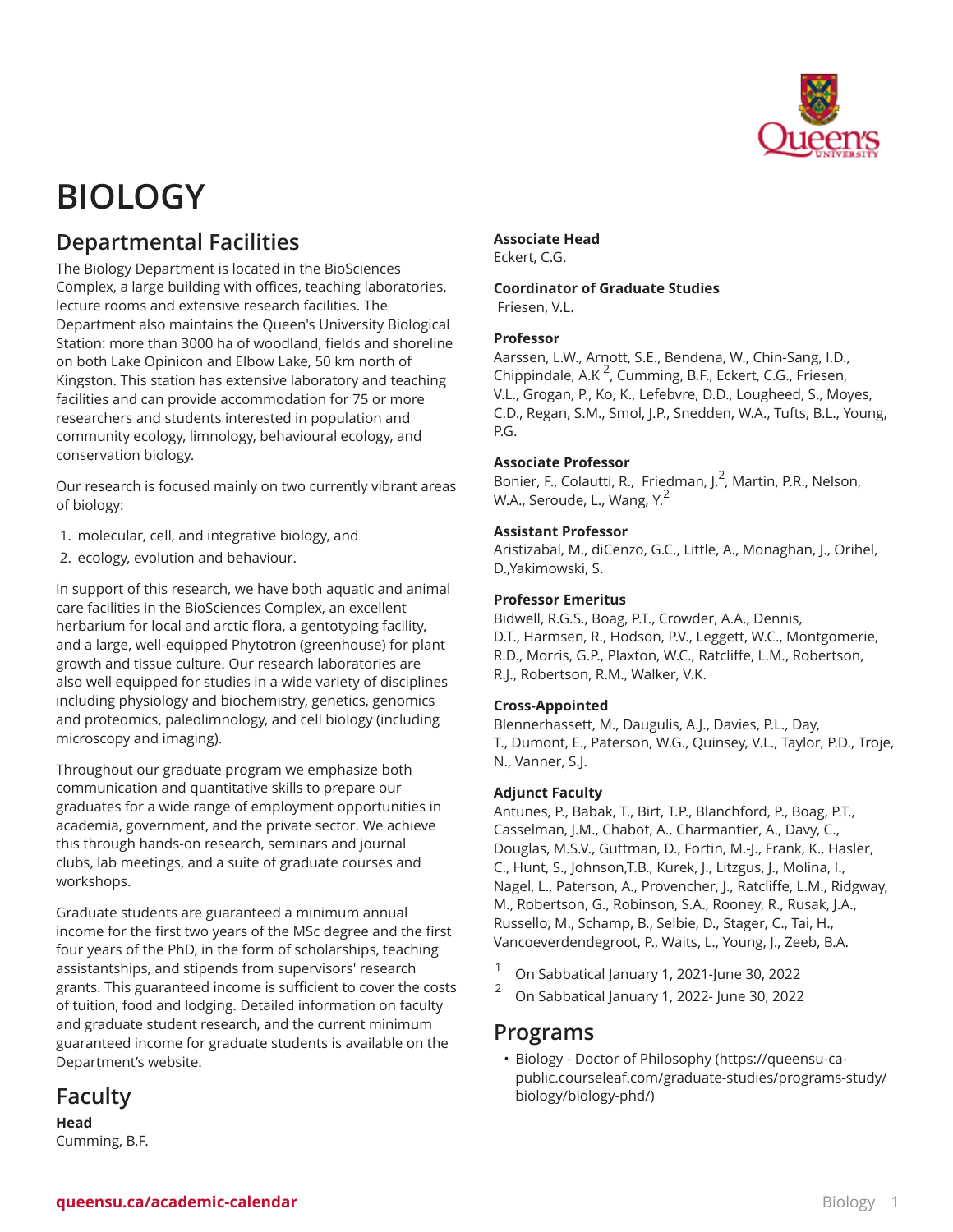

• [Biology - Master of Science](https://queensu-ca-public.courseleaf.com/graduate-studies/programs-study/biology/biology-ms/) [\(https://queensu-ca](https://queensu-ca-public.courseleaf.com/graduate-studies/programs-study/biology/biology-ms/)[public.courseleaf.com/graduate-studies/programs-study/](https://queensu-ca-public.courseleaf.com/graduate-studies/programs-study/biology/biology-ms/) [biology/biology-ms/\)](https://queensu-ca-public.courseleaf.com/graduate-studies/programs-study/biology/biology-ms/)

## **Courses**

All courses (except BIOL 899 and BIOL 999) are half courses (3.0 credit units) which are offered either in the fall or winter term if there is sufficient student interest. Detailed outlines of course content are available during the summer of each year. Most courses are offered in alternate years.

#### **BIOM 800 Introduction to Mathematical Modeling in Ecology and Evolution**

Modeling will be presented in the context of biological examples drawn from ecology and evolution, including life history evolution, sexual selection, evolutionary epidemiology and medicine, and ecological interactions. Techniques will be drawn from dynamical systems, probability, optimization, and game theory with emphasis put on how to formulate and analyze models. Three term hours. Not offered 2021-22.

#### **BIOL 801 Evolutionary Medicine**

A survey of the ways in which concepts from evolutionary biology can be used to better address and understand issues related to human health. Topics might include the evolutionary biology of infectious diseases, the utility of phylogenetics in infectious diseases, the evolution of drug (e.g., vaccines) and antibiotic resistance, the evolutionary biology of human genetic disorders, aging and senescence. Three term hours. Not offered 2021-22.

#### **BIOL 806 Plant Molecular Biology**

Model systems for plant molecular genetics; gene identification and cloning; gene transfer techniques including vector construction; transposons; genetic regulation and expression. Not offered 2021-22.

### **BIOL 811 Plant Metabolism**

This course explores contemporary research ideas and techniques used to elucidate plant metabolism and its control. Topics include plant signal transduction, plant metabolic adaptations to abiotic and biotic stress, as well as the application of proteomics, genomics, and molecular biology for comprehending plant metabolism and the production of 'improved' transgenic crops via metabolic engineering. Not offered 2021-22.

#### **BIOL 812 Introduction to computational analysis in biology**

This course will be a hands on introduction to essential bioinformatics skills. The goal is to build a foundation of computational skills that enable analysis of large biological data. We will learn command line Unix/Linux, shell scripting, and installation/testing/usage of popular public

bioinformatics packages. We will spend significant time learning Perl and/or Python and Matlab. The course will rely heavily on problem based learning and in class discussion. Assignments will involve analyses that use primary literature data, particularly next gen sequencing data. 50% of the final grade is based on a research project conceived and carried out independently. No prior programming experience is necessary. Three term hours. Winter. R. Colautti.

#### **BIOL 813 Statistical and Machine Learning in Biology**

A course in advanced techniques for analyzing biological data. Possible topics include statistical and machine learning (e.g. likelihood models, Monte Carlo methods, approximate Bayesian computation), and neural networks (e.g. deep, recursive, convolutional). Topics covered will depend upon student and faculty interests. Lectures & Tutorials (3hrs). Course weight: 3.0 credit units. Three term hours. Not offered 2021-22.

PREREQUISITE: BIOL 860 & BIOL 812 or equivalent

#### **BIOL 817 Contemporary Issues In Biology**

The focus will be on biological issues of current importance to provide a broad exposure within a range of specific disciplines. Topics will include critical analysis of biological issues that have been featured as news items either in the popular press or in science news journals within the previous 12 months. Three term hours. Not offered 2021-22.

#### **BIOL 818 Stress Biology**

Environmental stress is addressed with respect to water, nutrition, temperature, toxins, and competition between organisms. Topics include adaptations to cope with stress; biological responses at the organismal, cellular, biochemical, physiological and molecular genetic levels. No specialized molecular biology background is required. Three term hours. Winter. W. Snedden.

#### **BIOL 819 Selected Topics in Molecular Genetics**

Topics will range from population genetics to transcriptional regulation in both plants and animals. Application of the tools of molecular genetics to biological problems will be emphasized. No previous specialization in molecular biology is required, although some background in this area is highly recommended. Three term hours Winter. W.G. Bendena. .

#### **BIOL 820 Commercialization of Biological Research**

Current issues relating to the biotechnology industry will be dealt with in detail. Topics covered include: grant writing; patenting; circumventing patents; funding sources; business plans; venture capital investments; public awareness; public perspective; and layperson presentations. Three term hours. Three term hours. Fall. K. Ko.

PREREQUISITE: At least one of the following: BIOL 201 , BIOL 205 , MBIO 318 , BIOL 441 , BIOL 330 /430 or equivalent.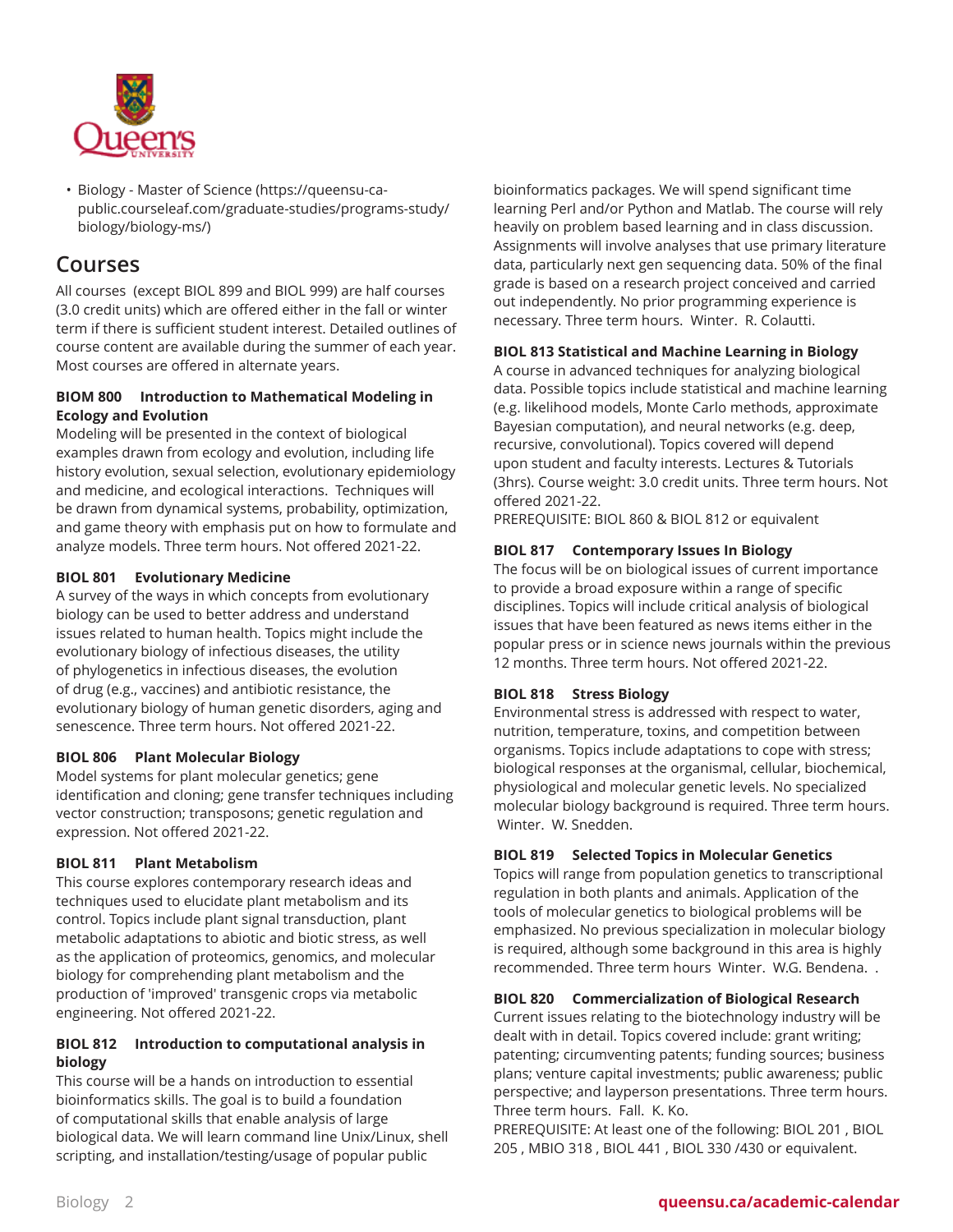

EXCLUSION: PHGY 801.

#### **BIOL 821 Communication Skills**

Scientific writing and methods for the presentation of research in seminars, posters, and the popular media. Three term hours. Not offered 2021-22.

#### **BIOL 822 Long Term Environmental Change**

The main focus of this course will be to review and assess the many techniques currently available to track long term environmental change. An emphasis will be placed on biological approaches dealing with sedimentary analyses, but other proxy methods (e.g. ice cores, bore holes, etc.) will also be covered. General topics to be covered will include climatic change, acidification, eutrophication, lake and reservoir management, UV penetration, etc. Three term hours. Fall. J.P. Smol.

#### **BIOL 824 Gateway to graduate studies**

This course will introduce intellectual and professional skills important for success in graduate school and in careers in Biology. Course structure and content is applicable to all fields of biology, from ecology and evolution to cell biology, biochemistry, and molecular biology. Sessions will span topics from study design and hypothesis testing, to communication skills, to career paths and mentoring. The final assignment will be a written research proposal, following the departmental guidelines for the PhD proposal. The goals of the course include 1) introducing graduate students to an array of skills and topics important to their success, 2) helping to develop a community among new graduate students, 3) improving students' communication skills, and 4) introducing graduate students to several Biology faculty who will lead some of the sessions. Students are required to attend a mandatory weekend at the Queen's University Biological Station, with a cost recovery fee for accommodation and meals. Three term hours. Fall. D. Orihel and P.G. Young

#### **BIOL 830 Ecological and Evolutionary Genetics**

Each year brings new molecular tools and significant advances in analytical techniques for using molecular data to address evolutionary and ecological questions. This course is an exploration of these with emphases varying from year to year depending on the expertise of the instructor. Topics may span natural selection and phenotypic plasticity, parentage and mating systems, speciation, hybridization, macroevolution, and phylogenetics.Students gain a thorough theoretical grounding of pertinent topics via lectures, student seminars, and readings from the current primary literature. Hands on analytical experience will be provided through student exercises using the latest software applications.Three term hours. Not offered 2021-22.

**BIOL 831 Bioremediation**

Bioremediation is the use of organisms to alleviate environmental problems. Topics will include the biology of the organisms involved and their bioremediation processes. Plants act to absorb and concentrate heavy metals from soils whereas micro organisms, invertebrates and plants degrade organic toxins and remove excess nutrients from soils, substrates and water. The processes include extraction, absorption, concentration, and degradation of contaminants. Three term hours. Fall. D.D. Lefebvre.

#### **BIOL 839 Plant Ecology and Evolution**

Mechanisms of natural selection involving adaptive strategies for growth, survival and reproduction in plants and the consequences of this selection on the characteristics of plant populations and communities. Recent research topics and theoretical developments are stressed. Three term hours. Not offered 2021-22.

#### **BIOL 843 Advanced Data Management and Experimental Design**

This course provides an introduction to advanced statistical methods (multivate analysis, randomization methods, phylogenetic analysis) and experimental design for biologists. The emphasis is on problem solving and the use of microcomputers for data acquisition, management, analysis and publication. Three term hours. Not offered 2021-22. PREREQUISITE OR COREQUISITE: BIOL 343 or equivalent.

#### **BIOL 847 Data Analysis in Community and Paleoecology**

A variety of quantitative techniques are now being used increasingly in the fields of community ecology, paleoecology and paleolimnology (e. g. linear and unimodal regression and calibration, direct and indirect multivariate ordination, quantitative reconstruction models, rate of change analysis and analysis of spatial and temporal data). This course will investigate these computational techniques and explore their applications in the above mentioned fields. This course assumes a working knowledge of classical statistics. Three term hours. Winter. Not offered 2021-22. PREREQUISITE: BIOL 343 or permission by instructor.

#### **BIOL 848 Field Course in Population Biology**

This is a two week field course designed to introduce graduate students to field research problems and methods in behavioural ecology, ethology, population and community ecology, and ecological genetics. The course consists of lectures, field research projects and data analysis. Fall/Winter/ Summer. Not offered 2021-22. C.G. Eckert, S. Lougheed, and Y. Wang.

#### **BIOL 849 Environmental Issues**

Consideration will be given to environmental, legal, economic, political, sociological and biological aspects of current issues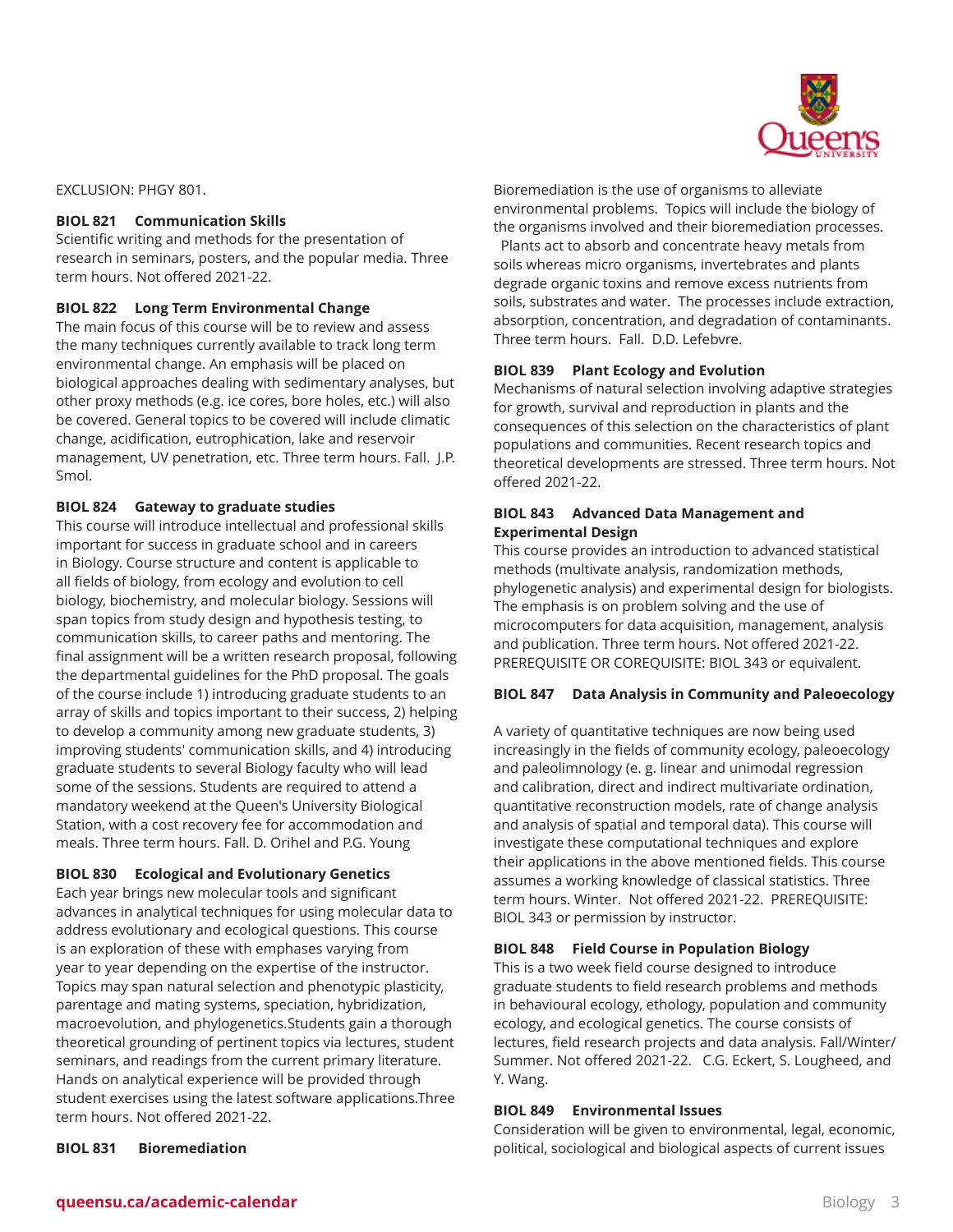

in the management of the Great Lakes. Models for managing nutrients, toxics and fisheries will be compared from a multidisciplinary viewpoint. Three term hours. Not offered 2021-22.

#### **BIOL 850 Darwinism and cultural evolution**

Contributions of Darwinian evolutionary theory to the understanding of contemporary culture. Through seminars, essays, and group discussions, students explore ideas, research objectives, and recent discoveries in applying Darwinism to the interpretation of cultural products like art and literature, social cultural institutions like religion and marketing, societal problems like war and environmental conservation, and emerging designs for new models of sustainable civilization in the 21st century. Not offered 2021-22.

EXCLUSION: BIOL 535

#### **BIOL 855 Conservation Biology**

Key issues in conservation biology will be explored in seminars and discussions. Topics will include: minimum viable populations, habitat configuration and sustainable populations, biodiversity, habitat fragmentation, edge effects, keystone species, meta populations, restoration ecology, endangered species, inbreeding, heterozygosity and fitness, genetics of captive breeding, population genetics and conservation. Three term hours. Not offered 2021-22.

#### **BIOL 860 Introduction to Management and Statistical Analysis of Biological Data**

This course is for students at early stages of planning research and collecting data. Topics include experimental design, matching hypotheses with statistical analyses, parameter estimation and graphing. Analyses will be based on a normal error distribution implemented in the R statistical language. Lectures. (3 hrs) & tutorials (3 hrs); First 6 weeks of fall term. Enrolment may be limited. Course weight: 3.0 credit units. Three term hours. Fall. S. Arnott EXCLUSION: BIOL 843

#### **BIOL 861 Introduction to Linear Models for Biological Data**

This course is for students with introductory statistics/ experimental design training and a working knowledge of the R statistical language, and will cover fitting linear models to continuous data, model selection, diagnosis of key assumptions and data visualization. Lectures (3 hrs) & tutorials (3 hrs). First 6 weeks of winter term. Enrolment may be limited. Course weight: 3.0 credit units. Three term hours. Winter. C.G. Eckert. PREREQUISITES: BIOL 860 or equivalent.

#### **BIOL 862 Application of Generalized Linear Models to Biological Data**

Data analysis in Biology often involves counts, densities or proportions that require non Normal analysis. This course introduce generalized linear models (GLMs) implemented using the R statistical language, including logistic regression, overdispersion and Poisson, quasi likelihood, negative binomial and mamma models.Lectures (3 hrs) & tutorials (3 hrs). Second 6 weeks of fall term. Enrolment may be limited. Course weight: 3.0 credit units. Not offered 2021-22.

#### **BIOL 863 Introduction to Mixed Effects Models for Biological Data**

The course will focus on linear models that include random effects implemented using the R statistical language. Topics will include partitioning of random variance, nested, partially nested and repeated measures experimental designs, and modem approaches to evaluating competing models. Lectures (3 hrs) & tutorials (3 hrs). First 6 weeks of winter term. Enrolment may be limited.Course weight: 3.0 credit units . Not offered 2021-22.

#### **BIOL 865 Advanced Statistical Analysis of Biological Data**

A course in advanced statistical techniques for biological data. Possible topics include comparative methods, phylogenetic analysis, general additive models, nonlinear regression, network analysis, time series analysis, resampling, path analysis. Topics covered will depend upon student and faculty interests. Lectures & Tutorials (3hrs). Course weight: 3.0 credit units. Not offered 2021-22. PREREQUISITE: BIOL 860 & BIOL 812 or equivalent.

**BIOL 870 Classical Studies in Molecular Biology**

In this course we will explore advances in molecular biology and genetics with a historical perspective. We will read classical papers outlining major discoveries such as the molecular structure of nucleic acids, the genetic code, the genetic basis of inheritance, and others. Classical studies will be paired with modern studies that build upon these earlier findings. Modern studies will change each year depending on the interests of the students. A major goal of the course is to gain an appreciation for how creativity and carefully designed experiments drive innovation. Students should have foundational knowledge of molecular biology and genetics, as evidenced by a BSc degree that included courses in these subjects. Three term hours. Winter. Not offered 2021-22.

#### **BIOL 893 Mentoring Experience in Biology**

Students will advise and train other students in biological investigations, normally over a two term period. Open to full time students having completed two terms of study in Biology M.Sc. or Ph.D. programs. Activities include guidance on research proposals, research procedures, student